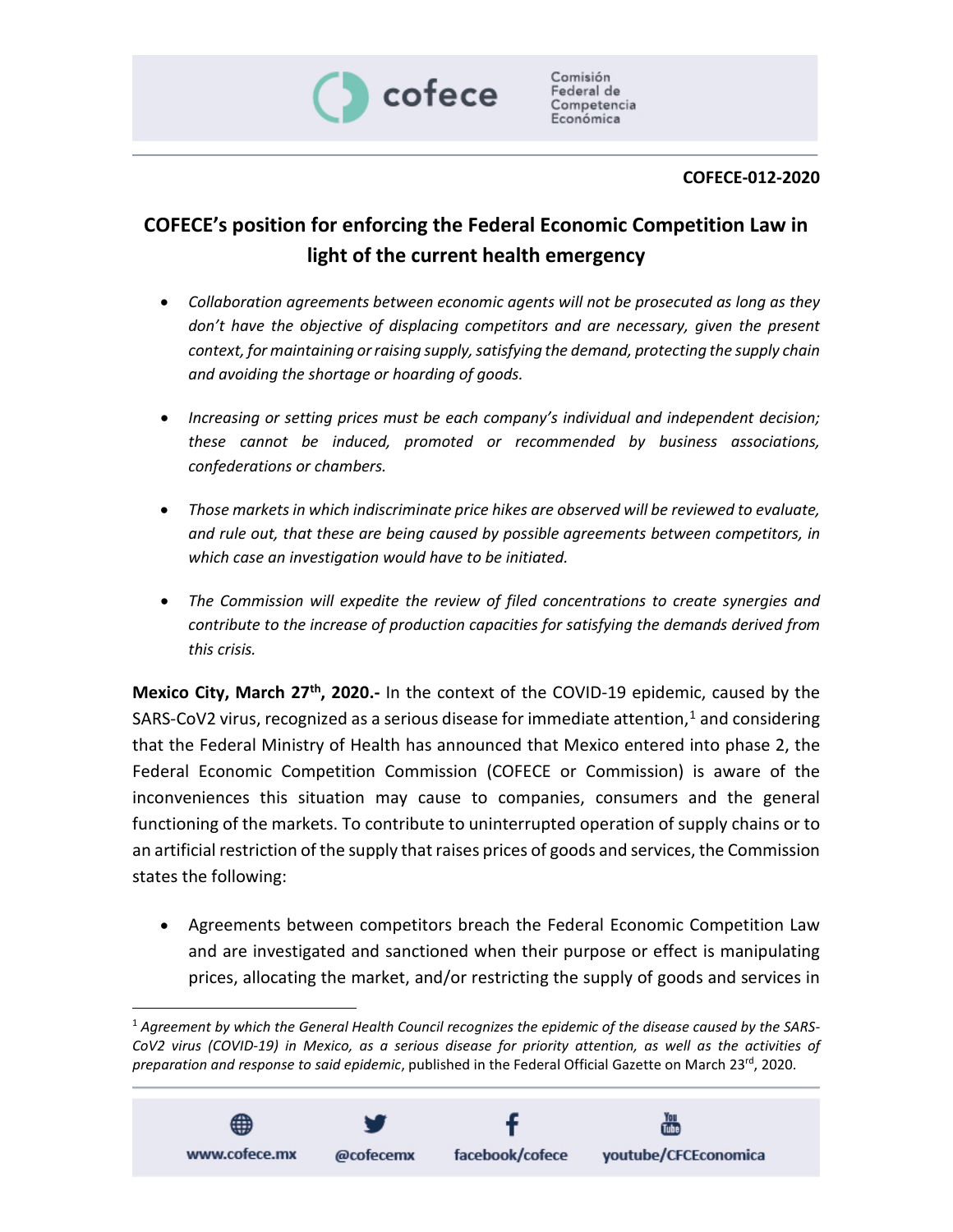

Comisión Federal de Competencia Económica

detriment of the consumer. Therefore, any collaboration agreement between economic agents that, in the present context of a health emergency, is necessary for maintaining or raising the supply, satisfying the demand, protecting supply chains, avoiding the shortage or hoarding of goods, will not be prosecuted as long as they comply with the law and do not displace competitors in the market.

- In addition to the COVID-19 crisis, we have recently experienced price variations in some inputs such as gasoline, a devaluation of the Mexican currency, as well as drastic changes (increase or decrease) in the demand for some goods and services. These situations could result, although not necessarily, into increases in the prices of goods and services for final consumption; this due to a hike in import costs and a possible temporary shortage. In thisregard, the Commission warns economic agents that any increase in prices should obey individual and independent decisions and not be induced, promoted or recommended by business associations, confederations or chambers.
- Pursuant to its constitutional mandate, COFECE has always prosecuted and severely sanctioned violations to competition law. Given the current circumstances, it is particularly seriousthat competitors engage in any agreement to manipulate prices, restrict the supply of goods and/or services, allocate markets or rig bids for public procurement. COFECE will prosecute and sanction these conducts in accordance with the law.
- The Federal Economic Competition Law does not bestow COFECE with powers to prosecute and sanction *per se* high margins or price hikes set unilaterally by companies in the market. However, COFECE will keep close attention to the behavior of sensible markets in which indiscriminate price hikes are observed, to evaluate and rule out that these are not a result of undue barriers or agreements between competitors which would derive in a formal investigation proceeding.
- COFECE is committed to an expedite review of notified concentrations derived from the need for creating synergies and increase production capacities to timely and sufficiently satisfy the needs of products of popular consumption, as well as those goods for addressing this crisis.